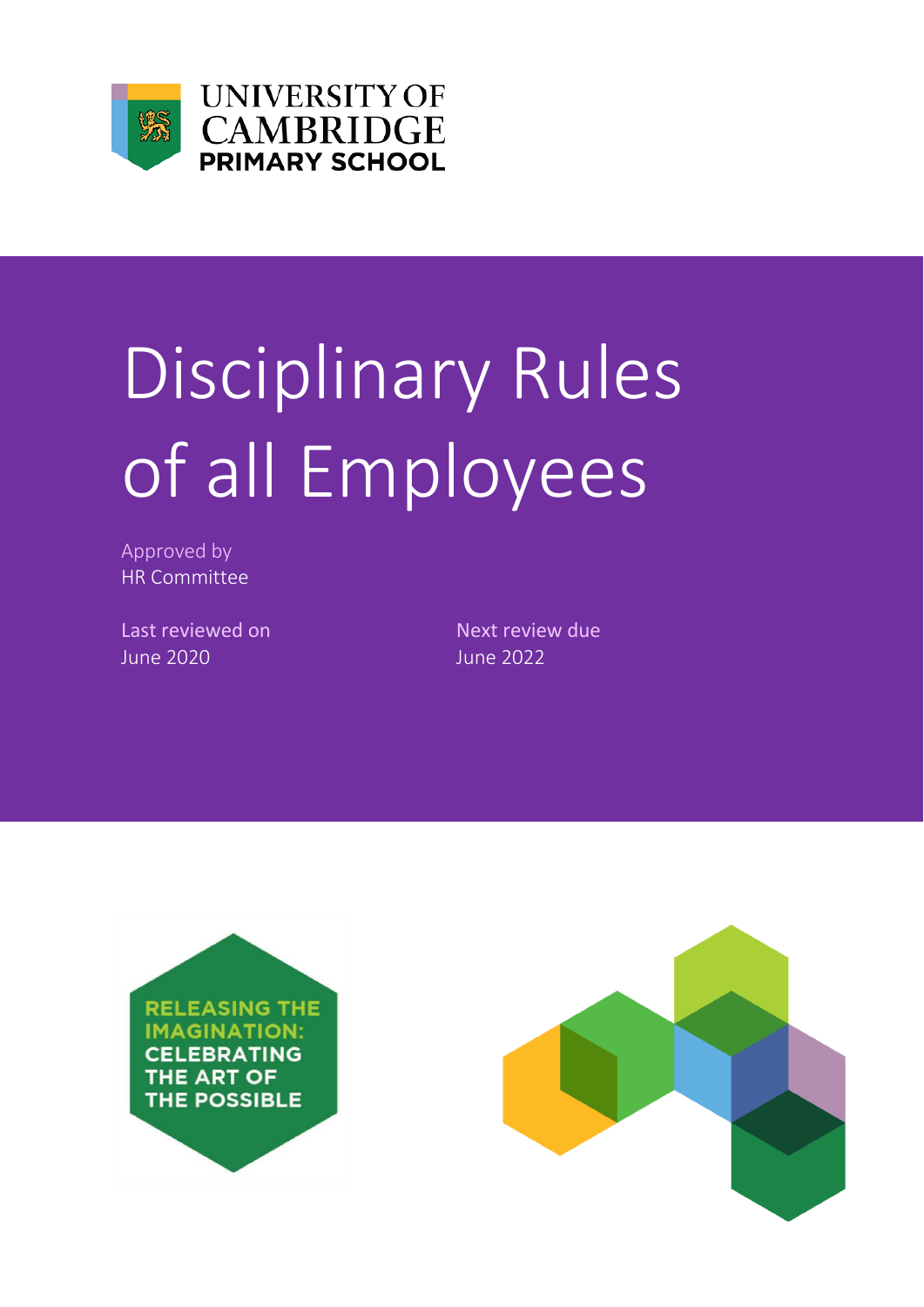## *All personal information is handled and stored in line with GDPR Regulations. More information on how we handle and store staff data can be found within the GDPR Policy - How we use workforce information.*

## **1. Gross Misconduct**

Gross misconduct is the committing of an act which renders it inadvisable for the employee to be allowed to remain at work. Any employee suspected of committing an act of gross misconduct, as indicated in the list below, will be suspended with full pay pending investigation. If after proper investigation it is decided that the employee has committed an act of gross misconduct or if the act is admitted by the employee, s/he will be dismissed without further warning, unless there are mitigating circumstances. The disciplinary procedure must be followed in all cases. The list of examples below is not intended to be exclusive or exhaustive and offences of a similar gravity will receive the same treatment.

- 1.1 Dishonesty associated with place of work or job being undertaken.
	- (a) Theft of property belonging to the School, contractor, an employee or pupil, or member of the public.
	- (b) Deliberate falsification of timesheets or expenses claims for pecuniary advantage.
	- (c) Demanding or accepting monies or other considerations as a bribe for the use of School property, provision of School service or the showing of favour on behalf of the School.
	- (d) Falsification of any information given on an application form for a post to gain advantage whether pecuniary or otherwise.
	- (e) Failure to disclose criminal convictions cautions bind overs or warnings.
	- (f) Falsification of registration of pupils or students for pecuniary gain.
- 1.2 Deliberate refusal to carry out a reasonable, lawful and safe instruction or the normal agreed defined duties of the post.
- 1.3 Gross negligence in failing to attend to or carry out the agreed duties of the post.
- 1.4 Wilfully ignoring responsibilities/instructions thus placing other employees/pupils or students in danger, e.g. ignoring handling instructions/safety regulations in respect of chemicals, machinery, equipment, food.
- 1.5 Being unfit to perform duties associated with the post as a result of taking drugs, other than in accordance with medical advice, or taking alcohol.
- 1.6 Wilful unauthorised disclosure of information (classified as confidential), by employees who, in the course of their duties, have access to such information which, by its release, could be harmful to pupils/students, other employees, governors or the reputation of the school.
- 1.7 Acts of violence or vandalism in the course of employment.
	- (a) Malicious damage to school/contractor/other employees/pupils'/students' property.
	- (b) Physical violence towards pupils/students, staff/governors/parents/volunteers/ members of the public.
- 1.8 Sexual misconduct at work.
	- (a) Sexual misconduct whether criminal or not.
	- (b) Sexual behaviour towards or relations with students.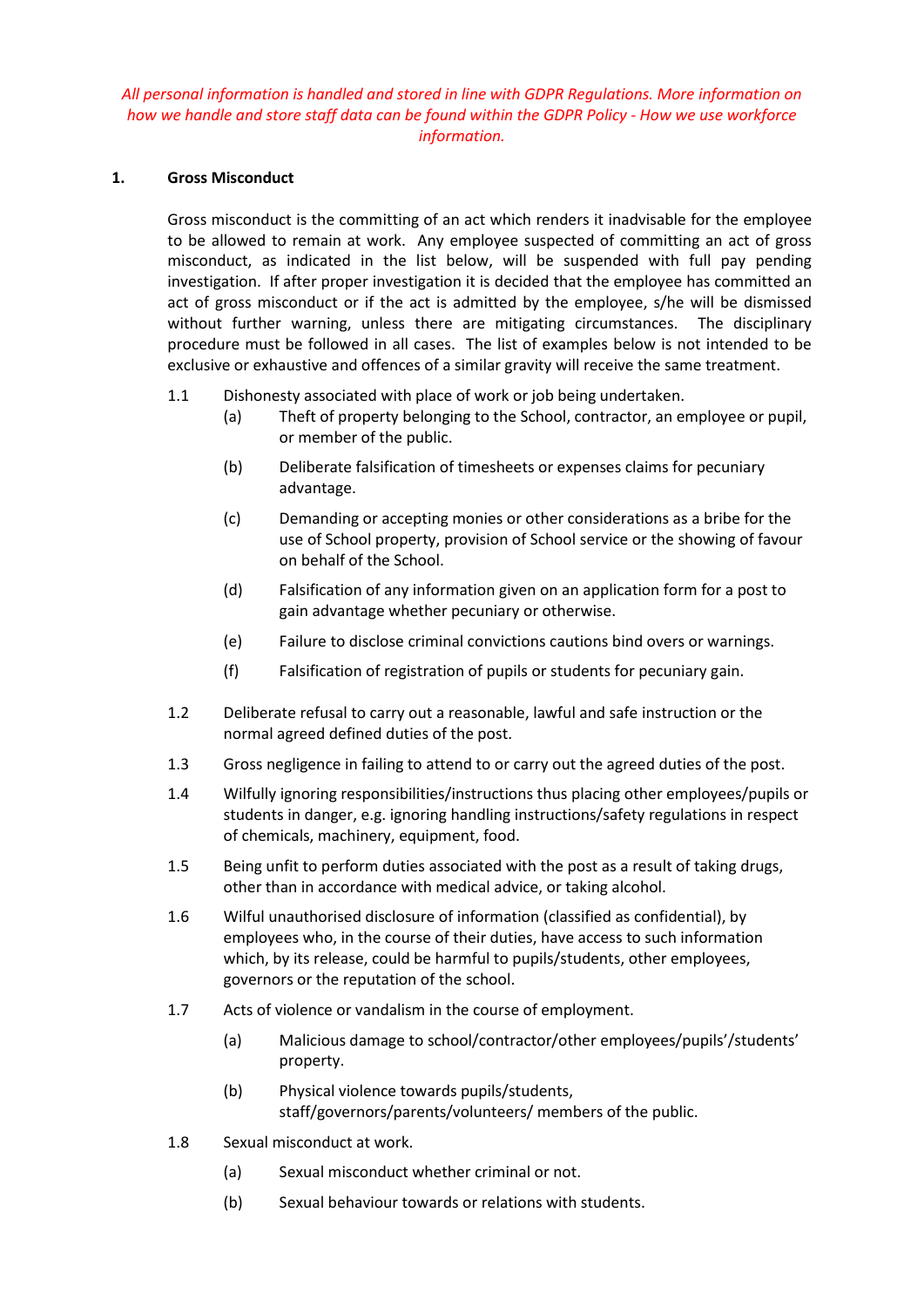- 1.9 Off-duty misconduct.
	- (a) An act of criminal sexual misconduct by an employee.
	- (b) Drug or alcohol offences committed by employees whose job brings them into contact with young people.
	- (c) Sexual behaviour towards or relations with students, or young persons.
- 1.10 Misuse of the internet or email or phone facilities of the school.
	- (a) Using the internet or other social media to access unseemly or sexually explicit material.
	- (b) Using email or other social media for communicating unseemly or sexually explicit material
	- (c) Using phones, cameras or other electronic equipment for communicating unseemly or sexually explicit material

## **2. Misconduct**

Misconduct is of a degree less serious than that which would warrant immediate suspension from duty for a first offence but which could nevertheless lead to dismissal if persistent. The disciplinary procedure must be followed when dealing with misconduct. Some more serious acts of misconduct might justify omitting the first stage of disciplinary procedures by issuing a first and final written warning in the first instance, if there is no satisfactory explanation. Only when it can be shown that the warnings have not been heeded will misconduct lead to action being taken which will lead to an employee's dismissal. The list of examples below is not intended to be exclusive or exhaustive and offences of a similar gravity will receive the same treatment.

- 2.1 Absenteeism and lateness, for example:
	- (a) failure to remain at the place of work during normal working hours without permission or sufficient cause for absence;
	- (b) frequent failure to attend work punctually;
	- (c) failure to comply with the sickness absence reporting procedure;
- 2.2 Dishonesty petty wrongs, for example:
	- (a) Not treating school equipment with due care and failing to report any loss and/or damage to any property issued to or by the employee in connection with his/her employment.
	- (b) Using school resources for personal use
- 2.3 Neglect of duty, for example:
	- (a) failure to adopt safe working practices/use protective equipment where required by law or management:
	- (b) negligent use of school property in such a way as is likely to cause serious damage or loss;
	- (c) failure to discharge without sufficient cause the obligations which statute or the contract of employment places on the employee